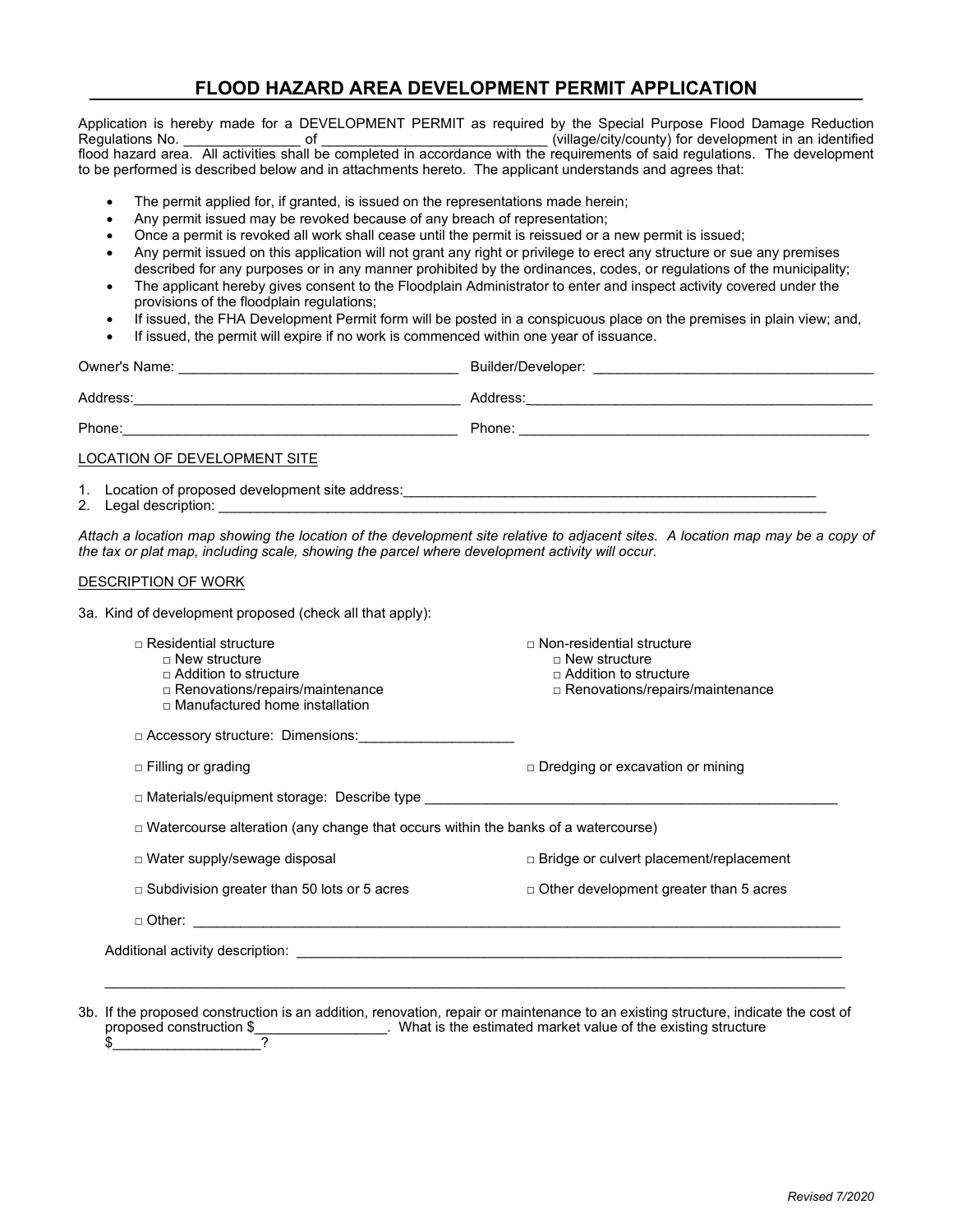#### *NOTES AND ADDITIONAL SUBMITTAL REQUIREMENTS:*

- *In addition to completion of this form the applicant agrees to submit any additional information required by the floodplain administrator in order to determine that the proposed development is compliant with the local and federal flood damage prevention criteria of the National Flood Insurance Program. Site plans for all development proposals must:* 
	- *Be drawn to scale with north arrow.*
	- *Show property boundaries, floodway, and floodplain lines.*
	- *Show dimensions of the lot.*
	- *Show dimensions and location of existing and/or proposed development on the site.*
	- *Show areas to be cut and filled.*
- *Applications for residential and non-residential structures must also include:*
	- *The proposed lowest floor elevation based on the datum used on the effective Flood Insurance Rate Map and base flood elevation for the site.*
	- *Identification of whether the structure has a basement or enclosure below the lowest floor, and if it contains a basement or enclosure, detailed drawings showing foundation openings to allow passage of floodwaters.*
	- *Description of how building utilities will be protected from flood waters including drawings showing locations of such utilities.*
	- *Detailed description of anchoring system for all mobile and manufactured homes.*
	- *Description of construction materials that will be used below the flood protection elevation.*
- *An existing structure must comply with the flood protection standards if it is substantially improved (an improvement equal to or greater than 50% of the market value of the structure). The "substantial improvement" definition applies to existing structures only and that once a structure meets the definition of "new construction" any further improvements to that structure must meet "new construction" requirements. For floodplain management purposes "new construction" means structures for which "start of construction" began on or after the effective date of the initial Flood Insurance Rate Map issued by FEMA for the community.*
- *Any Pre-FIRM structure within the SFHA that has sustained damage from any source (flood, fire, etc…) must be evaluated to determine if the structure is "substantially damaged" (damaged to 50% or more of the market value of the structure). If the structure is "substantially damaged, the structure must be brought into compliance with the flood protection standards.*
- *For subdivision proposals greater than 5 acres or 50 lots, or large-scale developments greater than 5 acres, a hydrologic and hydraulic analysis must be conducted to determine base flood elevations in flood hazard areas where no base flood elevations are provided.*
- *A Conditional Letter of Map Revision (CLOMR) must be obtained for proposed projects that would result in more than a 1.0 foot increase in BFE on a watercourse that has been studied through detailed hydrologic and hydraulic analyses where BFEs have been specified, but no floodway has been designated OR when a project proposed (totally or partially within the floodway) along a waterocurse for which detailed analyses have been conducted and BFEs and a floodway have been designated would result in any (greater than 0.0 foot) increase in the BFE.*
- *Applications for non-residential structures proposed to be floodproofed must have a completed FEMA floodproofing certification form attached (can only be completed by a Registered Professional Engineer or Architect).*
- *All development proposals determined to be located in a floodway must be accompanied by a hydrologic and hydraulic analysis showing impacts on of the development on flood heights (can only be completed by a Registered Professional Engineer).*
- *Development proposals that are considered alterations of a watercourse must be accompanied by an analysis showing that the flood carrying capacity of the watercourse has not been reduced.*

I AGREE THAT ALL STATEMENTS IN AND ATTACHMENTS TO THIS APPLICATION ARE A TRUE DESCRIPTION OF THE EXISTING PROPERTY AND THE PROPOSED DEVELOPMENT ACTIVITY. I UNDERSTAND THE DEVELOPMENT REQUIREMENTS FOR SPECIAL FLOOD HAZARD AREA ACTIVITIES PER THE APPROPRIATE ORDINANCE OR RESOLUTION AND AGREE TO ABIDE THERETO. I UNDERSTAND IT IS MY RESPONSIBILITY TO OBTAIN ALL OTHER APPLICABLE FEDERAL, STATE AND LOCAL PERMITS.

Applicant's Signature: \_\_\_\_\_\_\_\_\_\_\_\_\_\_\_\_\_\_\_\_\_\_\_\_\_\_\_\_\_\_\_\_\_\_\_\_\_\_\_\_\_\_\_\_\_\_\_\_\_\_\_\_\_\_\_\_\_\_\_\_\_\_\_\_\_\_\_\_\_\_\_\_\_\_\_\_\_\_

Date:  $\frac{1}{\sqrt{1-\frac{1}{2}}}\frac{1}{\sqrt{1-\frac{1}{2}}}\frac{1}{\sqrt{1-\frac{1}{2}}}\frac{1}{\sqrt{1-\frac{1}{2}}}\frac{1}{\sqrt{1-\frac{1}{2}}}\frac{1}{\sqrt{1-\frac{1}{2}}}\frac{1}{\sqrt{1-\frac{1}{2}}}\frac{1}{\sqrt{1-\frac{1}{2}}}\frac{1}{\sqrt{1-\frac{1}{2}}}\frac{1}{\sqrt{1-\frac{1}{2}}}\frac{1}{\sqrt{1-\frac{1}{2}}}\frac{1}{\sqrt{1-\frac{1}{2}}}\frac{1}{\sqrt{1-\frac{1}{2}}}\frac{1}{\$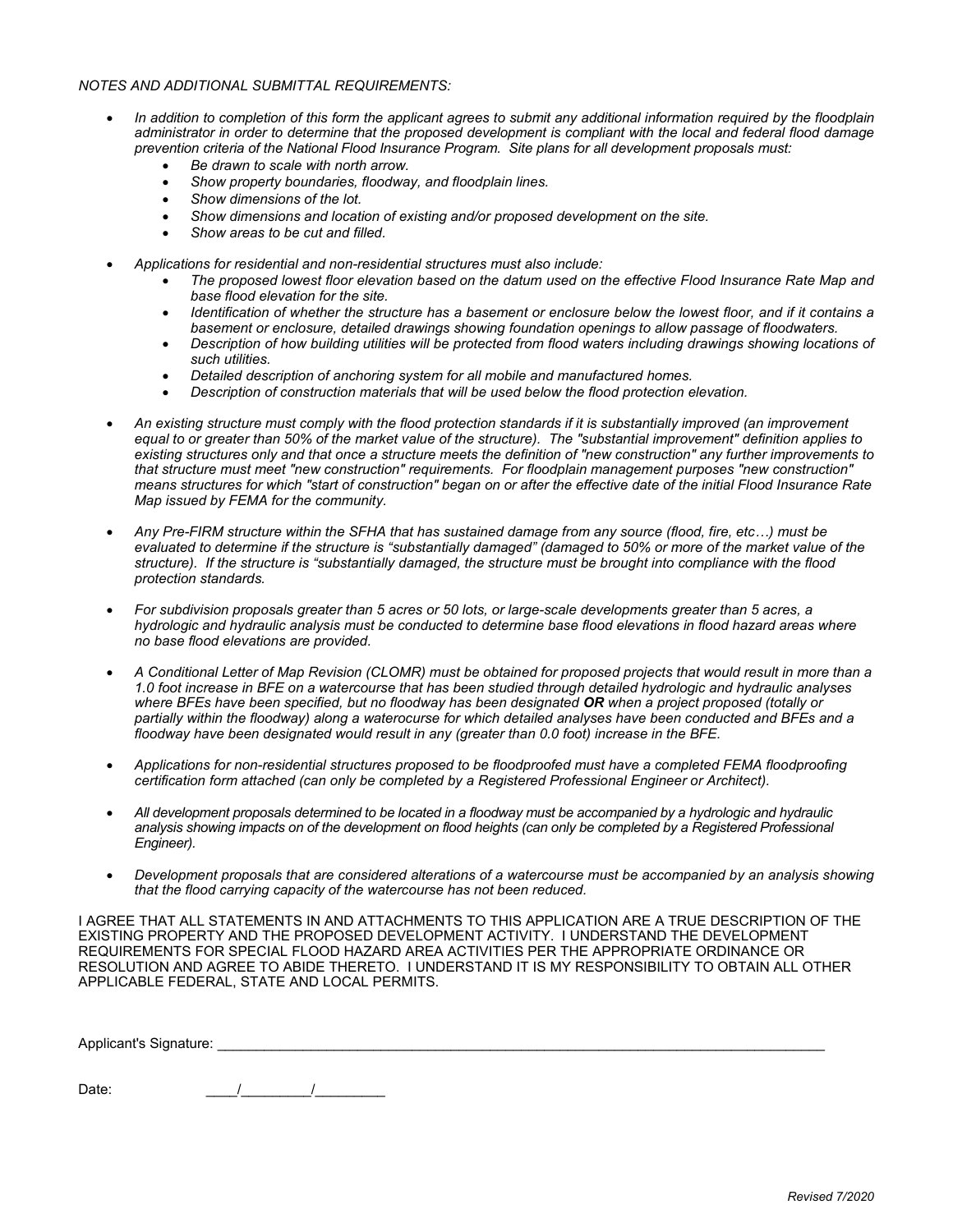## **FLOOD HAZARD AREA DEVELOPMENT PERMIT ADMINISTRATIVE CHECKLIST**

*NOTE: The following is to be completed by the local floodplain administrator. All references to elevations are in feet mean sea level (m.s.l.) according to the datum used on the effective Flood Insurance Rate Maps.* 

| 1. | The proposed development is in:<br>An area within the floodplain fringe                                                                                                                                                                                                                                                                                                                                                                                                                                                                                                                                                                                                                                                                                                                                                                                                                                                                                                                                                                                                                                                                                                                                                                                                                                                                  |                                                             |
|----|------------------------------------------------------------------------------------------------------------------------------------------------------------------------------------------------------------------------------------------------------------------------------------------------------------------------------------------------------------------------------------------------------------------------------------------------------------------------------------------------------------------------------------------------------------------------------------------------------------------------------------------------------------------------------------------------------------------------------------------------------------------------------------------------------------------------------------------------------------------------------------------------------------------------------------------------------------------------------------------------------------------------------------------------------------------------------------------------------------------------------------------------------------------------------------------------------------------------------------------------------------------------------------------------------------------------------------------|-------------------------------------------------------------|
|    | $\mathcal{L}_{\text{max}}$<br>A flood hazard area where base flood elevations and floodway have been delineated                                                                                                                                                                                                                                                                                                                                                                                                                                                                                                                                                                                                                                                                                                                                                                                                                                                                                                                                                                                                                                                                                                                                                                                                                          |                                                             |
|    | An identified floodway.<br>$\mathcal{L}(\mathcal{L})$                                                                                                                                                                                                                                                                                                                                                                                                                                                                                                                                                                                                                                                                                                                                                                                                                                                                                                                                                                                                                                                                                                                                                                                                                                                                                    |                                                             |
|    | Does a hydrologic and hydraulic engineering analysis accompany the application                                                                                                                                                                                                                                                                                                                                                                                                                                                                                                                                                                                                                                                                                                                                                                                                                                                                                                                                                                                                                                                                                                                                                                                                                                                           | Y/N                                                         |
|    | Does the analysis have a certification that flood heights will not be increased                                                                                                                                                                                                                                                                                                                                                                                                                                                                                                                                                                                                                                                                                                                                                                                                                                                                                                                                                                                                                                                                                                                                                                                                                                                          | Y/N                                                         |
|    | Is the analysis certified by a Registered Professional Engineer                                                                                                                                                                                                                                                                                                                                                                                                                                                                                                                                                                                                                                                                                                                                                                                                                                                                                                                                                                                                                                                                                                                                                                                                                                                                          | Y/N                                                         |
|    | A flood hazard area where base flood elevations exist with no identified floodway.                                                                                                                                                                                                                                                                                                                                                                                                                                                                                                                                                                                                                                                                                                                                                                                                                                                                                                                                                                                                                                                                                                                                                                                                                                                       |                                                             |
|    | Does a hydrologic and hydraulic engineering analysis accompany the application<br>Does the analysis have a certification that flood heights will be increased less                                                                                                                                                                                                                                                                                                                                                                                                                                                                                                                                                                                                                                                                                                                                                                                                                                                                                                                                                                                                                                                                                                                                                                       | Y/N                                                         |
|    | than the height designated in the community's flood damage reduction regulations                                                                                                                                                                                                                                                                                                                                                                                                                                                                                                                                                                                                                                                                                                                                                                                                                                                                                                                                                                                                                                                                                                                                                                                                                                                         |                                                             |
|    | (in no case will this be more than one foot)                                                                                                                                                                                                                                                                                                                                                                                                                                                                                                                                                                                                                                                                                                                                                                                                                                                                                                                                                                                                                                                                                                                                                                                                                                                                                             | Y/N                                                         |
|    | Is the analysis certified by a Registered Professional Engineer                                                                                                                                                                                                                                                                                                                                                                                                                                                                                                                                                                                                                                                                                                                                                                                                                                                                                                                                                                                                                                                                                                                                                                                                                                                                          | Y/N                                                         |
|    | A coastal flood hazard area where base flood elevations exist                                                                                                                                                                                                                                                                                                                                                                                                                                                                                                                                                                                                                                                                                                                                                                                                                                                                                                                                                                                                                                                                                                                                                                                                                                                                            | Y/N                                                         |
|    | Is the development certified by a Registered Professional Engineer or Architect                                                                                                                                                                                                                                                                                                                                                                                                                                                                                                                                                                                                                                                                                                                                                                                                                                                                                                                                                                                                                                                                                                                                                                                                                                                          | Y/N                                                         |
|    | An approximate flood hazard area (Zone A).                                                                                                                                                                                                                                                                                                                                                                                                                                                                                                                                                                                                                                                                                                                                                                                                                                                                                                                                                                                                                                                                                                                                                                                                                                                                                               |                                                             |
|    | Within the banks of a watercourse.                                                                                                                                                                                                                                                                                                                                                                                                                                                                                                                                                                                                                                                                                                                                                                                                                                                                                                                                                                                                                                                                                                                                                                                                                                                                                                       |                                                             |
|    | Does an analysis demonstrating that the flood carrying capacity has not been diminished<br>accompany the application                                                                                                                                                                                                                                                                                                                                                                                                                                                                                                                                                                                                                                                                                                                                                                                                                                                                                                                                                                                                                                                                                                                                                                                                                     | Y/N                                                         |
|    |                                                                                                                                                                                                                                                                                                                                                                                                                                                                                                                                                                                                                                                                                                                                                                                                                                                                                                                                                                                                                                                                                                                                                                                                                                                                                                                                          |                                                             |
|    | Data source                                                                                                                                                                                                                                                                                                                                                                                                                                                                                                                                                                                                                                                                                                                                                                                                                                                                                                                                                                                                                                                                                                                                                                                                                                                                                                                              |                                                             |
|    |                                                                                                                                                                                                                                                                                                                                                                                                                                                                                                                                                                                                                                                                                                                                                                                                                                                                                                                                                                                                                                                                                                                                                                                                                                                                                                                                          |                                                             |
| 2. | Does proposed development meet NFIP and local "Use and Development Standards" of your regulations?<br>Permitted Use.<br>Water and wastewater systems standards met.<br>Subdivision standards met (All public utilities and facilities safe from flooding, adequate drainage, flood<br>elevations generated where applicable.<br>Residential/non-residential structures standards met. Lowest floor elevation _______________ feet m.s.l.<br>Substantial improvement / substantial damage<br>Anchored properly (manufactured home affixed to permanent foundation)<br>Utilities protected against flooding<br>Construction materials below flood protection elevation resistant to flood damage<br>Lowest floor elevated to or above flood protection elevation (BFE + freeboard)<br>Has an enclosure below lowest floor (crawl space, walkout basement)<br>Enclosure have proper number and area of openings<br>Enclosure unfinished and only used for parking, materials storage or entry<br>Accessory structure standards met (square footage, use, foundation openings).<br>Recreational vehicle standards met.<br>Above ground gas or liquid storage tank anchored.<br>Flood carrying capacity maintained for floodway development, areas where FEMA<br>has provided BFE data but no floodways, or for alterations of a watercourse. | Y/N<br>Y/N<br>Y/N<br>Y/N<br>Y/N<br>Y/N<br>Y/N<br>Y/N<br>Y/N |
| 3. | Does proposed development trigger requirement to submit a Letter of Map Revision or Conditional<br>Letter of Map Revision?                                                                                                                                                                                                                                                                                                                                                                                                                                                                                                                                                                                                                                                                                                                                                                                                                                                                                                                                                                                                                                                                                                                                                                                                               | Y/N                                                         |
|    |                                                                                                                                                                                                                                                                                                                                                                                                                                                                                                                                                                                                                                                                                                                                                                                                                                                                                                                                                                                                                                                                                                                                                                                                                                                                                                                                          |                                                             |
| 4. | <b>DECISION RECORD</b><br>The proposed development is in compliance with applicable floodplain standards. FLOOD HAZARD AREA<br>DEVELOPMENT PERMIT ISSUED ON_________.                                                                                                                                                                                                                                                                                                                                                                                                                                                                                                                                                                                                                                                                                                                                                                                                                                                                                                                                                                                                                                                                                                                                                                    |                                                             |
| 5. | The proposed development is not in compliance with applicable floodplain standards.<br>FLOOD HAZARD AREA DEVELOPMENT PERMIT DENIED ON _______________________. Reason(s):                                                                                                                                                                                                                                                                                                                                                                                                                                                                                                                                                                                                                                                                                                                                                                                                                                                                                                                                                                                                                                                                                                                                                                |                                                             |
| 6. | The proposed development is exempt from the floodplain standards per Section_____________ of the Flood Damage<br>Prevention Ordinance (Resolution) No. __________________.                                                                                                                                                                                                                                                                                                                                                                                                                                                                                                                                                                                                                                                                                                                                                                                                                                                                                                                                                                                                                                                                                                                                                               |                                                             |